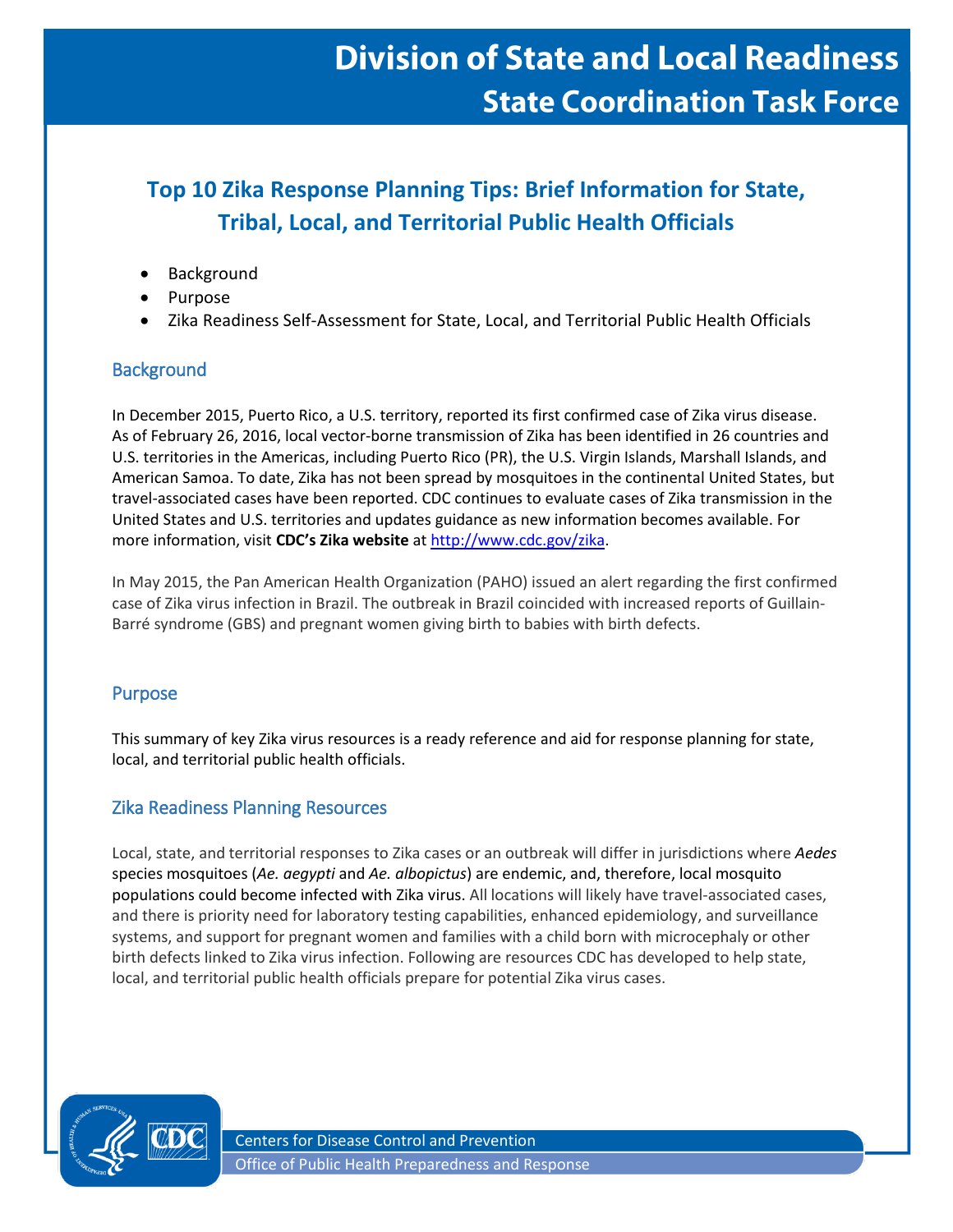# **1. Vector Control and Surveillance (Applicable in all locations where** *Aedes aegypti* **or** *Aedes albopictus* **mosquitoes are endemic)**

#### **Goal**

To target vector control programs in priority areas/at-risk populations to suppress Zika virus transmission if local cases or an outbreak is detected.

#### **Action Steps**

- Establish a communication network with vector control/surveillance partners.
- Develop and implement a plan to establish or enhance local vector surveillance and control, especially in jurisdictions where *Aedes* aegypti and *Aedes albopictus* are endemic.
- Identify, and train if necessary, partners to fill gaps in vector control coverage in the event local mosquitoes become infected with Zika virus.
- Educate communities on how to reduce vector populations through source reduction.
- Educate communities on how to protect themselves using personal protection and primary mosquito prevention methods.
- Provide vector guidance and vector control services to pregnant women in high-risk areas.

#### **Resources**

- [Surveillance and Control of](http://www.cdc.gov/chikungunya/resources/vector-control.html) *Aedes aegypti* and *Aedes albopictus* in the United States
- Rutgers: *[Aedes albopictus](http://asiantigermosquito.rutgers.edu/)* control
- Help Control Mosquitoes [that Spread Dengue, Chikungunya, and Zika Viruses](http://www.cdc.gov/dengue/resources/factSheets/Control_Mosquitoes_CHIKV_DENV_ZIKA.pdf)

# **2. Public Health Surveillance and Epidemiological Investigation**

#### **Goals**

To ensure adequate diagnosis and reporting of Zika virus cases; to monitor epidemiologic trends in distribution, transmission, and severity; to direct prevention and control efforts; and to identify cases that require follow up or intervention.

# **Action Steps**

- Determine if systems and procedures are in place to identify potential or confirmed Zika cases:
	- o through symptomatic infections
	- o in pregnant women
	- o associated with reproductive or congenital outcomes, including microcephaly
	- o associated with Guillain-Barré syndrome
	- o associated with blood transfusions
	- o associated with sexual transmission
- Ensure investigating officials and clinicians have the latest case definitions developed with the assistance of the Council of State and Territorial Epidemiologists.

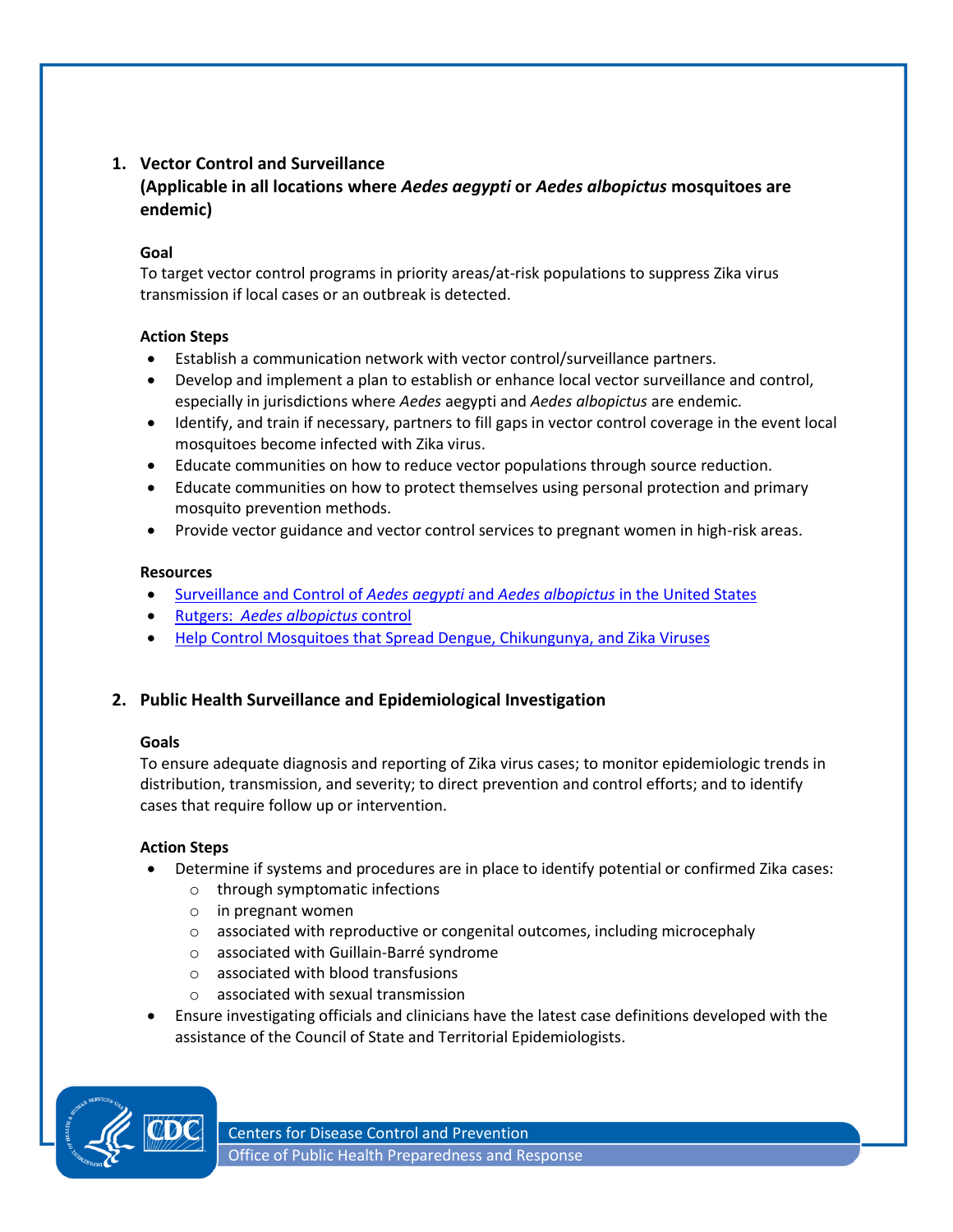Ensure clinicians are aware that, as an arboviral disease, Zika is a nationally notifiable condition in the National Notifiable Disease Surveillance System.

#### **Resources**

• [Current case definitions](http://wwwn.cdc.gov/nndss/conditions/arboviral-diseases-neuroinvasive-and-non-neuroinvasive/case-definition/2015/)

# **3. Laboratory Testing and Support Services**

#### **Goal**

To ensure state and territorial health departments have the support needed to adequately test specimens from suspect Zika cases.

#### **Action Steps**

- Determine which laboratories in the jurisdiction are capable of conducting molecular (RT-PCR) tests or IgM antibody ELISA for Zika virus infection.
- Assess routine and surge capacity of laboratories to aid in setting priorities for specimen testing.
- Communicate with healthcare providers about how to submit specimens through the state health department.
- Establish a point of contact for health care providers who have questions regarding testing services and the interpretation of results of tests for Zika virus infection.

#### **Resources**

- [Zika Virus Diagnostic Testing](http://www.cdc.gov/zika/hc-providers/diagnostic.html)
- CDC's [Revised diagnostic testing for Zika, chikungunya, and dengue viruses in US Public](http://www.cdc.gov/zika/pdfs/denvchikvzikv-testing-algorithm.pdf)  [Health Laboratories](http://www.cdc.gov/zika/pdfs/denvchikvzikv-testing-algorithm.pdf)

# **4. Prevention of Sexually Transmitted Zika Virus Infections**

#### **Goal**

To reduce the risk of sexually transmitted Zika virus by providing guidance to the public regarding the risks and to clinicians so they may counsel their patients.

#### **Action Steps**

 Educate the public and clinicians so they are aware of the risks of sexual transmission of the Zika virus so that the public, especially pregnant women, follow guidelines to prevent transmission and further spread of the virus.

#### **Resources**

- [Questions and Answers: Zika and Sexual Transmission](http://www.cdc.gov/zika/hc-providers/qa-sexual-transmission.html)
- [Interim Guidelines for Prevention of Sexual Transmission of Zika Virus](http://www.cdc.gov/mmwr/volumes/65/wr/mm6505e1er.htm?s_cid=mm6505e1er_w.htm)  United States, 2016
- **5. Prevention of Blood Transfusion–transmitted Zika Virus Infections**



Centers for Disease Control and Prevention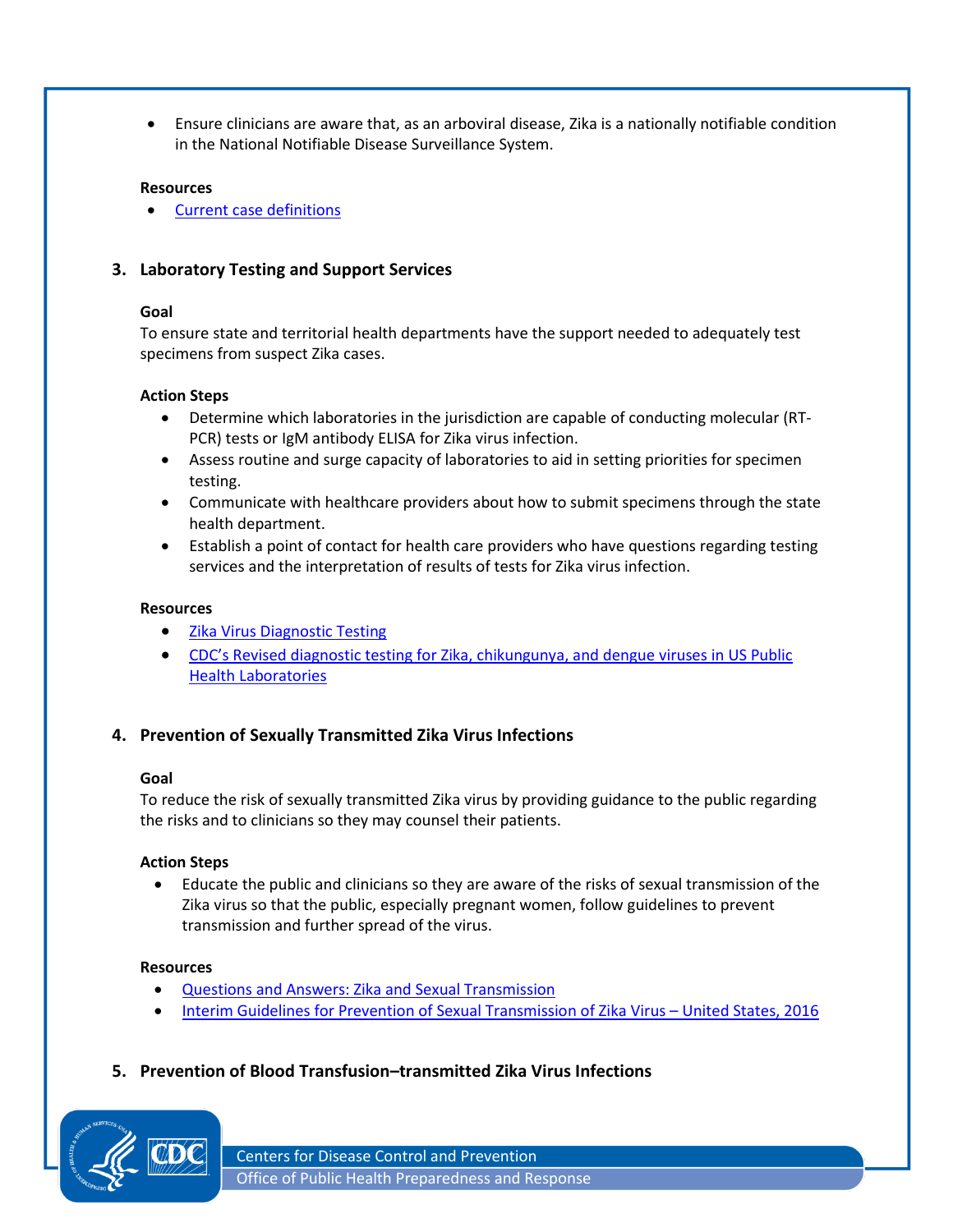#### **Goal**

To reduce the risk of transfusion-transmitted Zika virus during a local or more widespread outbreak in areas with active transmission.

#### **Action Steps**

- Coordinate with local and state epidemiology and surveillance partners to identify the support needed to investigate Zika virus infections suspected to be associated with blood products or transfusions in collaboration with local blood centers and transfusing healthcare facilities.
- Identify local blood centers within endemic areas to ensure that blood products collected are tested for the Zika virus, subjected to pathogen-reduction technology, or come from sources where Zika infection is not present.

#### **Resources**

• FDA's Blood Safety Guidance: Recommendations for Donor Screening, Deferral, and Product [Management to Reduce the Risk of Transfusion-Transmission of Zika Virus](http://www.fda.gov/downloads/BiologicsBloodVaccines/GuidanceComplianceRegulatoryInformation/Guidances/Blood/UCM486360.pdf)

# **6. Maternal and Child Health Surveillance and Response**

#### **Goal**

To prevent Zika virus infection during pregnancy, monitor pregnant women with suspected or confirmed Zika virus infection, and follow up to track adverse pregnancy and infant outcomes.

#### **Action Steps**

- Determine if a state-level pregnancy registry reporting system is in place to actively monitor pregnant women with suspected or confirmed Zika infection.
	- $\circ$  Incorporate information from this system into other systems that monitor pregnant women and infants/children.
	- o Work with CDC to engage in U.S. pregnancy registry.
	- Ensure training and educational materials from CDC are appropriately augmented with information on state/territorial requirements and distributed to healthcare providers to:
		- o Reach healthcare providers who are counseling patients on how to reduce their risk of sexual transmission of the Zika virus and reduce unintended pregnancies through provision of effective contraception.
		- o Advise patients, especially pregnant women and women trying to become pregnant, on how to reduce mosquito exposure.
		- o Ensure obstetric providers increase screening for symptoms of Zika and adhere to the CDC guidelines for monitoring pregnant women in regions with local transmission.

#### **Resources**

- [Update: Interim Guidelines for Health Care Providers Caring for Pregnant Women and Women](http://www.cdc.gov/mmwr/volumes/65/wr/mm6505e2er.htm?s_cid=mm6505e2er.htm_whttp://www.cdc.gov/mmwr/volumes/65/wr/mm6505e2er.htm?s_cid=mm6505e2er.htm_w)  [of Reproductive Age with Possible Zika Virus Exposure](http://www.cdc.gov/mmwr/volumes/65/wr/mm6505e2er.htm?s_cid=mm6505e2er.htm_whttp://www.cdc.gov/mmwr/volumes/65/wr/mm6505e2er.htm?s_cid=mm6505e2er.htm_w) – United States, 2016
- [Questions and Answers for Healthcare Providers Caring for Pregnant Women and Women of](file:///C:/Users/fvi8/AppData/Local/Microsoft/Windows/INetCache/Content.Outlook/B26S413M/Questions%20and%20Answers%20for%20Healthcare%20Providers%20Caring%20for%20Pregnant%20Women%20and%20Women%20of%20Reproductive%20Age%20with%20Possible%20Zika%20Virus%20Exposure(http:/www.cdc.gov/zika/hc-providers/qa-pregnant-women.html))  [Reproductive Age with Possible Zika Virus Exposure](file:///C:/Users/fvi8/AppData/Local/Microsoft/Windows/INetCache/Content.Outlook/B26S413M/Questions%20and%20Answers%20for%20Healthcare%20Providers%20Caring%20for%20Pregnant%20Women%20and%20Women%20of%20Reproductive%20Age%20with%20Possible%20Zika%20Virus%20Exposure(http:/www.cdc.gov/zika/hc-providers/qa-pregnant-women.html))
- **[For Health Care Providers](http://www.cdc.gov/zika/hc-providers/index.html)**
- [Questions and Answers for Pediatric Healthcare Providers: Infants and Zika Virus Infection](http://www.cdc.gov/zika/hc-providers/qa-pediatrician.html)



Centers for Disease Control and Prevention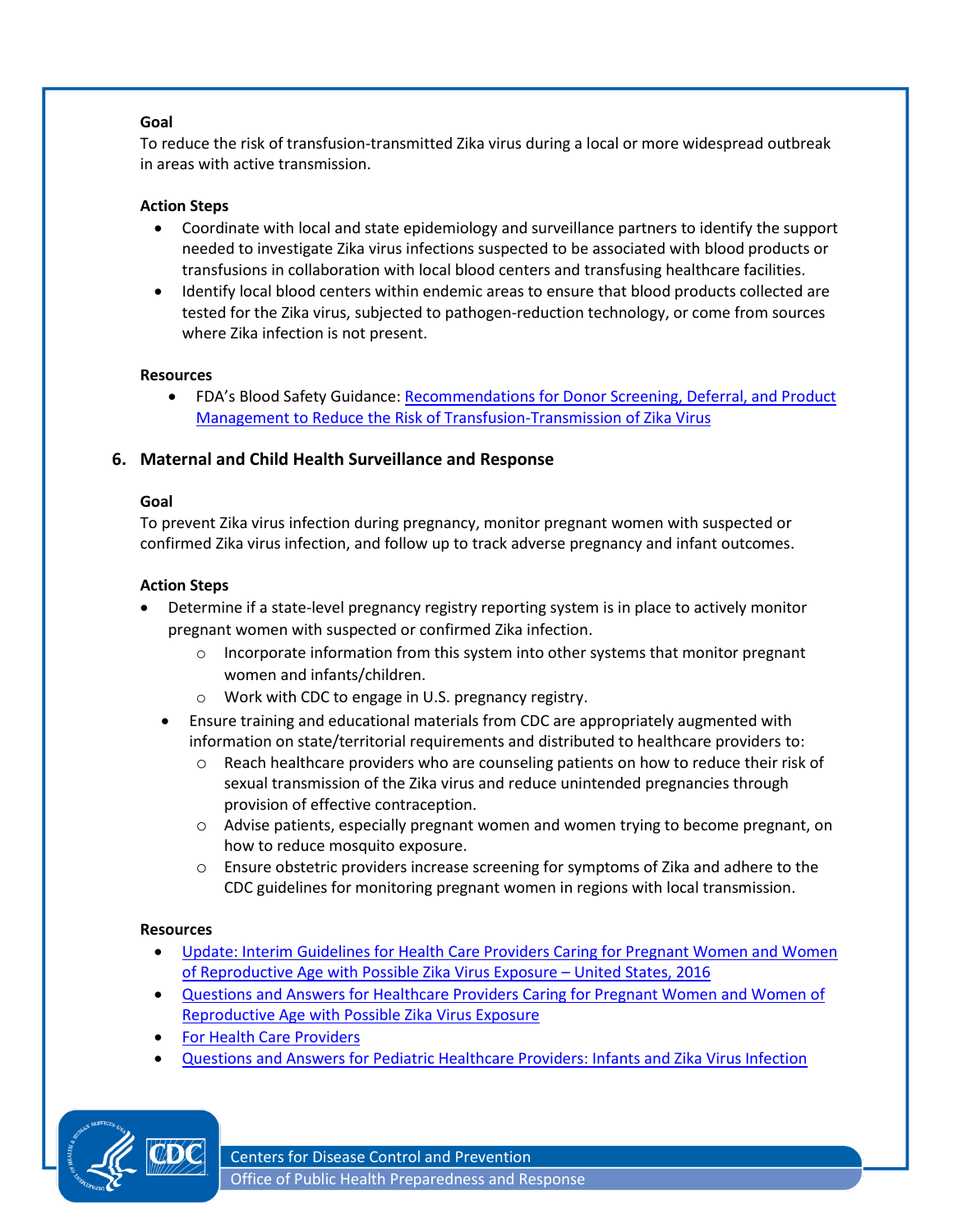- [CDC Health Alert Network \(HAN\) Update: Recognizing, Managing, and Reporting Zika Virus](http://emergency.cdc.gov/han/han00385.asp)  [Infections in Travelers Returning from Central America, South America, the Caribbean, and](http://emergency.cdc.gov/han/han00385.asp)  **[Mexico](http://emergency.cdc.gov/han/han00385.asp)**
- **Clinician Outreach and [Communication Activity \(COCA\) Call -](http://emergency.cdc.gov/coca/calls/2016/callinfo_012616.asp) Zika Virus What Clinicians** [Need to Know](http://emergency.cdc.gov/coca/calls/2016/callinfo_012616.asp)
- [Questions and Answers: Zika and Sexual Transmission](http://www.cdc.gov/zika/hc-providers/qa-sexual-transmission.html)
- [MMWR Zika Reports](http://www.cdc.gov/mmwr/zika_reports.html)

# **7. Rapid Birth Defects Monitoring and Follow-up**

#### **Goal**

To ensure rapid detection of microcephaly, other major birth defects, and other disabilities that might be associated with Zika virus infection and to plan for adequate services for these children and their families.

#### **Action Steps**

- For those states/territories with a state birth defects surveillance program, ensure healthcare providers have information regarding reporting requirements and infrastructure.
- Ensure training and educational materials from CDC are appropriately augmented with state/territorial requirements and distributed to pediatric providers so that they can evaluate infants with possible congenital Zika virus infection.
- Determine if projected needs (medical and support) for families with a child with microcephaly or another major birth defect have been assessed and planned for and if there is a system in place with the capacity to adequately address those needs.

#### **Resources**

- [Guillain-Barré Syndrome Q & A](http://www.cdc.gov/zika/qa/gbs-qa.html)
- [MMWR Zika Reports](http://www.cdc.gov/mmwr/zika_reports.html)
- [Facts about Microcephaly](http://www.cdc.gov/ncbddd/birthdefects/microcephaly.html)
- [National Birth Defects Prevention Network](http://www.nbdpn.org/)

# **8. Travel Health News**

#### **Goal**

To ensure travelers to areas with locally transmitted Zika virus receive appropriate information regarding risks and protection measures.

# **Action Steps**

 Disseminate travel notices designed to inform travelers and clinicians about the risks for contracting Zika infection related to specific destinations and provide prevention recommendations.

#### **Resources**

[CDC Zika Travel Notices](http://wwwnc.cdc.gov/travel/page/zika-travel-information)



Centers for Disease Control and Prevention Office of Public Health Preparedness and Response